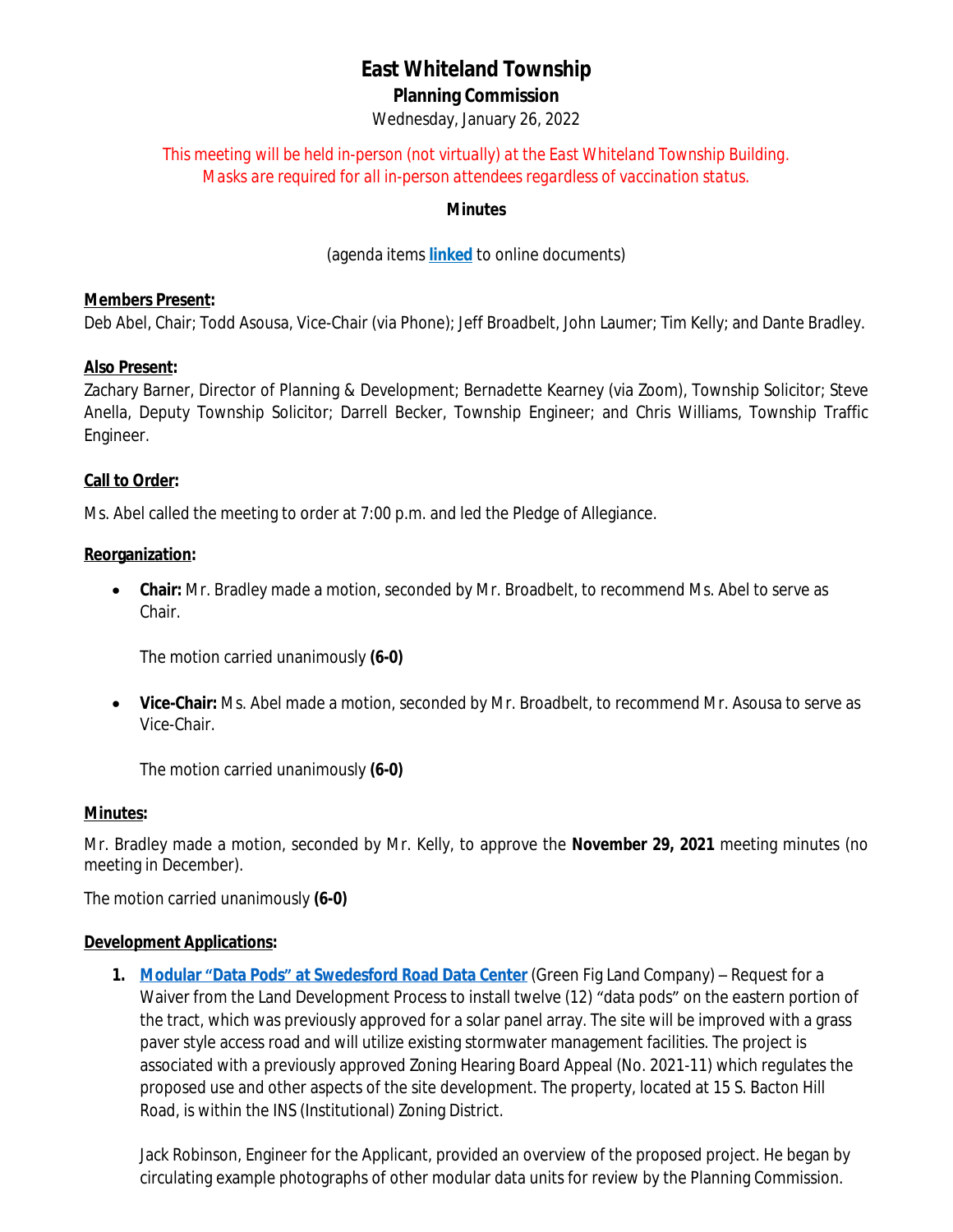The dimensions of the modular units shown on the plan are approximate. The exact dimensions may be subject to minor changes once the specific unit is selected.

The pods are proposed on an area of the larger tract which was previously approved for up to 8,000 solar panels. The Applicant previously performed remediation of the site, including a membrane (or "quarry cap") and installed a stormwater management basin. The solar panels would have equated to over two (2) acres of impervious coverage. The access road that is shown will likely be a grass paver style roadway to reduce the overall impervious coverage. The runoff currently sheet flows from the east side of the site to the west and into the stormwater basin.

Mr. Laumer asked how the units are contracted with the end users. Charlie Lyddane, on behalf of Green Fig, explained that the pods are leased out to individual companies, who use them for various computing tasks – ranging from financial calculations, rollout of 5G, internet of things, and cloud storage. There will be one company that leases out the site and installs the units for lease by the individual users.

Mr. Bradley asked if solar panels are still envisioned elsewhere on this portion of the tract. Mr. Lyddane explained that panels were intended to provide power to the previously proposed continuing care retirement community, whereas the panels would only produce approx. 1-2% of the required electricity to power the overall data center use. Mr. Lyddane added, for context, that the 11 acres solar field (or 8,000 panels) would supply enough electricity for only one of the proposed data pods. Mr. Lyddane explained that, ultimately, the Applicant is seeking to power the entire facility with renewable energy.

Mr. Robinson explained that the Applicant is requesting a waiver from the land development process since the majority of the site improvements (like stormwater management) have already been installed as part of previous efforts.

Mr. Bradley asked for information regarding the security of the site. Mr. Lyddane explained that the entire site will be fenced and served by camera surveillance among other measures. The existing gate (which was required by the EPA during the site remediation) will be upgraded for security purposes.

Ms. Abel asked if Mr. Becker had any comments on the plan. Mr. Becker responded that the comments outlined in his review letter should be addressed by the Applicant.

Mr. Laumer asked if these facilities would be visible from the road and whether it should be screened from view. Mr. Robinson explained that the facilities would likely not be very visible from the road due to the relative grades of the site compared the surrounding roadway. Landscaping and screening opportunities are limited due to EPA requirements on the remediated portion of the site.

Mr. Kelly asked if the units could be double stacked vertically. Mr. Robinson explained that the units would not be stacked due to cooling requirements and heat dissipation. The units are currently separated by 50 feet between units.

Mr. Laumer asked that the Applicant explore the possibility of painting the units with infrared reflective coating.

**Action:** Mr. Bradley made a motion, seconded by Mr. Mr. Laumer, to recommend approval of the requested waiver of the land development process to the Board of Supervisors.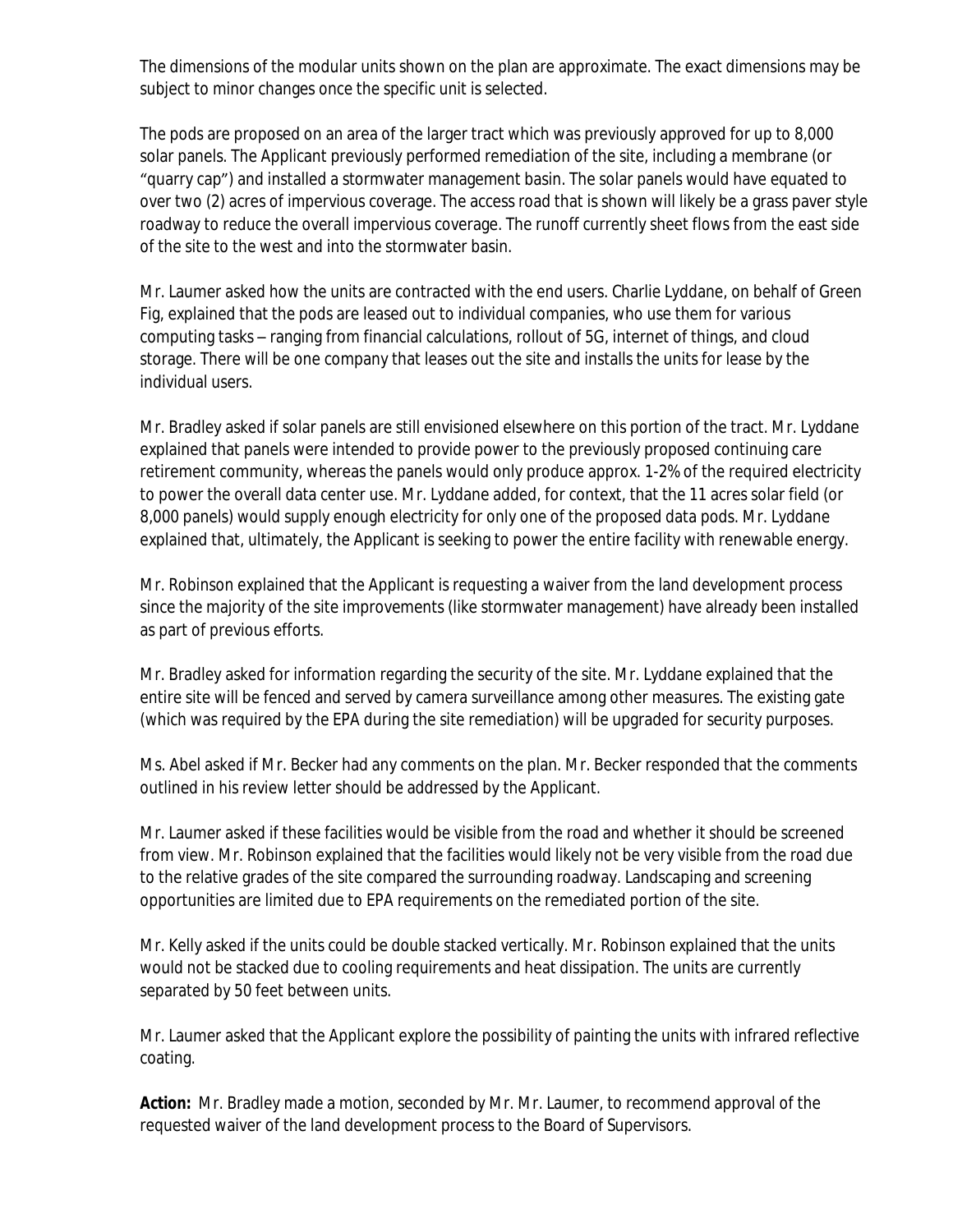**2. [Knickerbocker Tract Redevelopment](https://www.eastwhiteland.org/DocumentCenter/Index/307)** (DP Whiteland, LLC) – Preliminary Subdivision & Land Development application to construct 280 single-family attached (townhouse) and semi-attached (twin) dwellings, a clubhouse and amenity space, trails, stormwater management, and associated improvements. The property, which is comprised of several parcels of land located between Mill Lane, Lapp Road, Old Morehall Road, Liberty Drive, and Swedesford Road (UPIs 42-4-19 ; 42.4-25.1 ; 42-4-25.2 ; 42-4-42 ; 42-4-30), is within the RMH (Residential Medium-High Density) Zoning District. These parcels, known collectively as the "Knickerbocker Tract," total approximately 176 acres. The Applicant is seeking initial feedback from the Commission on the Preliminary Plan submission. No formal action is requested at this time.

Ms. Abel advised that this is the first time the Planning Commission will be discussing the project since the land development plan was submitted. The goal for this evening is to review the plan in general terms and provide initial feedback to the Applicant.

Jason Dempsey, on behalf of DP Whiteland, provided an update on the land development plan, which was submitted at the end of 2021. The plan preserves approximately 65% of the 176 acre site as open space. The Applicant has incorporated many of the comments received during the rezoning process and a number of lessons learned from other recent residential developments.

Mr. Dempsey provided an overview of the proposed amenities within the community, including a clubhouse, dog park, tot lot, pickle ball courts, and other features.

The plan shows 2.4 miles of walking trails (excluding sidewalks) which would extend throughout the site and connect from Mill Lane to Old Morehall Road. With sidewalks included, the plan includes up to 5.4 miles of pedestrian facilities.

Drawing on some of the issues experienced in other communities, the plans call for wider streets (26 feet compared to 22 feet in other neighborhoods), longer driveways (minimum of 20 feet from back of sidewalk), and multiple points of access (onto Lapp Road, W. Liberty Boulevard, and a potential emergency access onto Mill Lane). The Applicant will coordinate with Township Staff on the details of the emergency access, including the exact alignment, construction materials, and opportunities to minimize impacts on surrounding properties.

Mr. Bradley asked whether the trail would connect to the Chester Valley Trail (CVT). Mr. Barner advised the Township has developed some basic concept plans for how to connect the existing neighborhoods in the Moores Road, Sidley Road, and Lapp Road area to the CVT. The trail on this property could ultimately connect to these other (future) pedestrian facilities and connect southward to the CVT by crossing over the existing bridge spanning Rt. 202.

Mr. Broadbelt asked whether the existing bridge over Valley Creek would be replaced as a result of this project. Mr. Dempsey advised that he had committed to the replacement of that culvert bridge during the rezoning process, in part to address concerns from Trout Unlimited over temperature regulation and ability of the local trout to navigate the stream.

Mr. Dempsey advised that there may be a need for a handful of waivers to allow the existing connector road (Knickerbocker Way) to be used more heavily by passenger vehicles. The Applicant intends to upgrade the existing road and replace the bridge in order to bring it into closer compliance with the Township's street standards.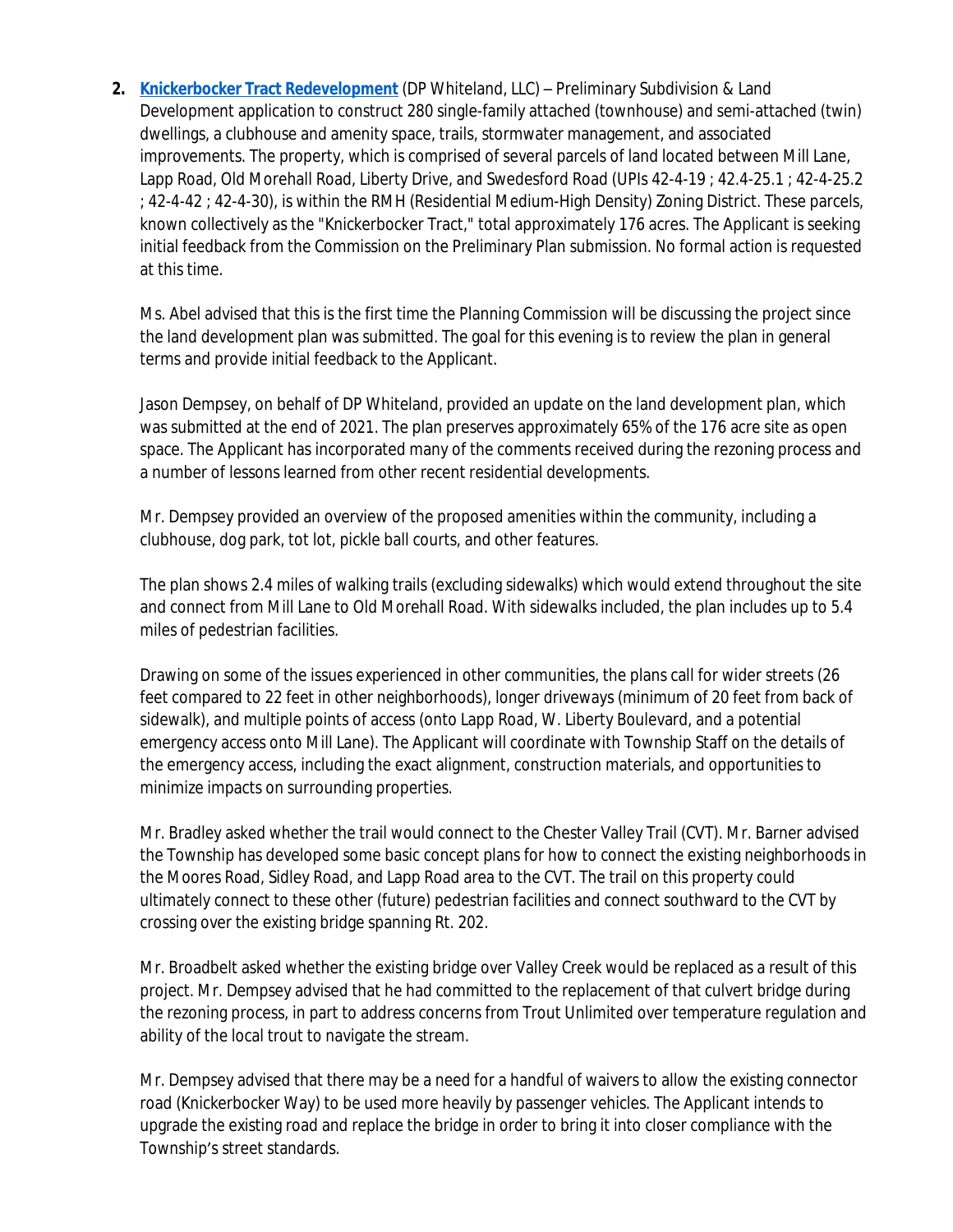Mr. Broadbelt stated that he appreciates the connectivity, access to the stream, and public parking areas that are shown on the plans.

Mr. Laumer asked that the Applicant create areas for seating, shade, and drinking water for both residents and pets within the dog park. Mr. Dempsey advised that additional details will be provided on the landscaping plan. Ms. Abel asked whether the dog park and other amenities would be open to the public. Mr. Dempsey stated that the amenities are intended for private use by the residents but that the trails and open space areas would be open to the public.

Mr. Dempsey provided an overview of the proposed mix of dwelling types and the layout of units. Ms. Abel asked whether the homes would be built on the "peaks" or the "valleys" of the site. Mr. Dempsey advised that the homes would be built primarily on the lower, flatter areas toward the center of the tract.

Mr. Broadbelt asked that the Applicant identify areas for snow push-off and storage. Mr. Dempsey agreed that snow is an important consideration and feels there are adequate areas throughout the site. Mr. Broadbelt added that it would make sense to include pre-identified areas in the homeowners association documents.

Mr. Laumer asked if there would be areas that allow residents to create garden areas near their homes. Mr. Dempsey responded that residents in a community like this generally realize that there is an emphasis on uniformity and that things like gardens and outdoor spaces are generally not permitted by the homeowners association.

Mr. Kelly expressed concern over traffic entering/existing at the Knickerbocker Way/Liberty Boulevard access. Mr. Dempsey advised that his traffic engineer is coordinating with McMahon Associates to address concerns over the existing and proposed traffic conditions.

Mr. Bradley asked how this plan differs from the previous plans which were reviewed during the zoning process. Mr. Dempsey highlighted that the number of units is the same as the most recent concept plan that was presented. The overall unit count is limited by the restrictive covenant that was recorded against the property. The unit dimensions have been revised and the amenity space has shifted closer to the Lapp Road entrance. Otherwise the plan is substantially similar to the previous plans that were reviewed.

# *Ms. Abel opened the floor for public comment.*

Sue Drummond asked Mr. Dempsey for more information on the size and layout of the homes. Mr. Dempsey responded that there will be opportunities for "master down" and the units are mostly within the 2,400 square foot range. The price point is difficult to predict at this point, particularly given the variability in the cost of materials (such as lumber) in recent months.

Martin Lutz asked why the multi-use trail and emergency access have not been shown within the narrow strip of land at the western portion of the site. Dan McKenna, Civil Engineer for the Applicant, advised that the current plans show the Applicant's first attempt to provide an appropriate emergency access. Mr. Dempsey expressed that he and his team are considering a variety material types to minimize the visual impact of the improvements for the surrounding property owners. Additional coordination with Township Staff, including the Fire Marshall, will be required to determine the exact layout, construction materials, etc.